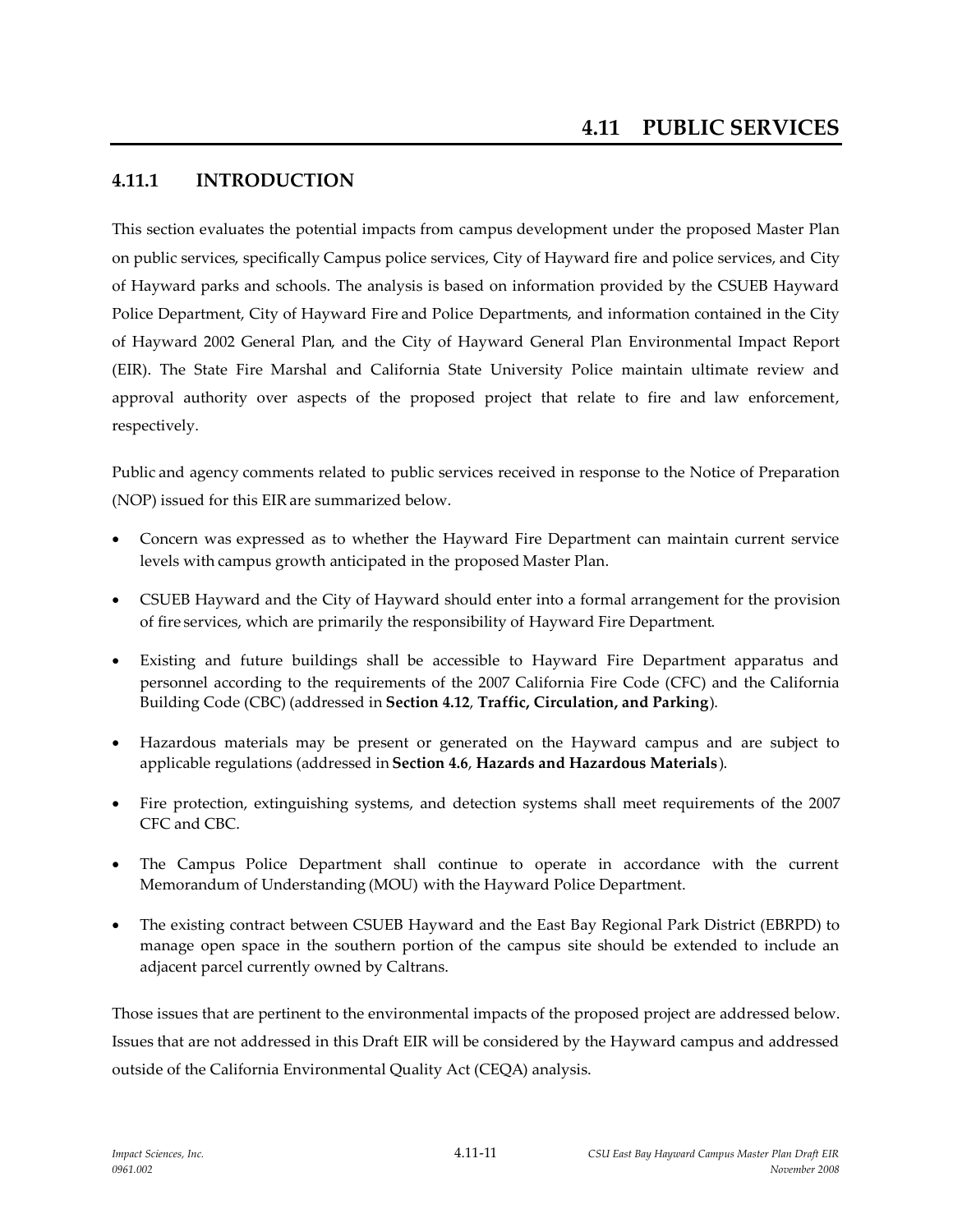## **4.11.2 ENVIRONMENTAL SETTING**

## **4.11.2.1 Study Area**

For purposes of evaluating the impacts of the proposed Master Plan on public services, the study area is defined to include all of the Hayward campus, the vicinity of the campus, the City of Hayward, and the County of Alameda, as relevant to the topic being evaluated. The term "campus" encompasses the 180-acre developed campus core as well as approximately 184 acres of undeveloped land in the eastern and southern portions of the campus.

## **4.11.2.2 Fire Protection**

The Hayward Fire Department (HFD) provides fire protection and emergency medical services (EMS) to the City of Hayward and Fairview Fire Protection District, including the Hayward campus. There are seven fire stations located within the City and two stations within the Fairview area. Of the nine stations, four units are dispatched to single-family dwelling fires, and five units respond to apartment houses and commercial and industrial fires (City of Hayward 2006a). The HFD is currently equipped with 109 firefighting and emergency medical field personnel, 9 engine companies, 2 truck companies, and other specialized units such as a Hazardous Materials Unit.

The primary station providing fire response and EMS to the campus is Station No. 9 located at 24912 Second Street. Station No. 9 is equipped with one engine company. A brush rig apparatus, which is used in areas of rough terrain where access may be an issue, is being manufactured for Station No. 9 and should be complete in 2008. Currently, within the developed portion of the Hayward campus, the HFD is able to respond to calls for service within established response time criteria, while service to areas within the undeveloped portions of the campus are not within the acceptable standard (Bueno 2008). In addition to Station 9, Station No. 1 at 22700 Main Street provides primary truck and rescue response (ventilation, roof operations, extrication) to the campus.

The HFD and Hayward campus may discuss the option of a memorandum of understanding (MOU), which would be designed to facilitate cooperative assistance in providing fire protection services to the Hayward campus. Details on what may be included in an MOU between the HFD and Hayward campus have not been developed as discussions between the parties are at a very preliminary stage (Jolly 2008).

## **4.11.2.3 Police Services**

The CSUEB Police Department (Campus PD) is the primary provider of police services on the campus, except when specific calls for assistance are made to other law enforcement agencies, such as the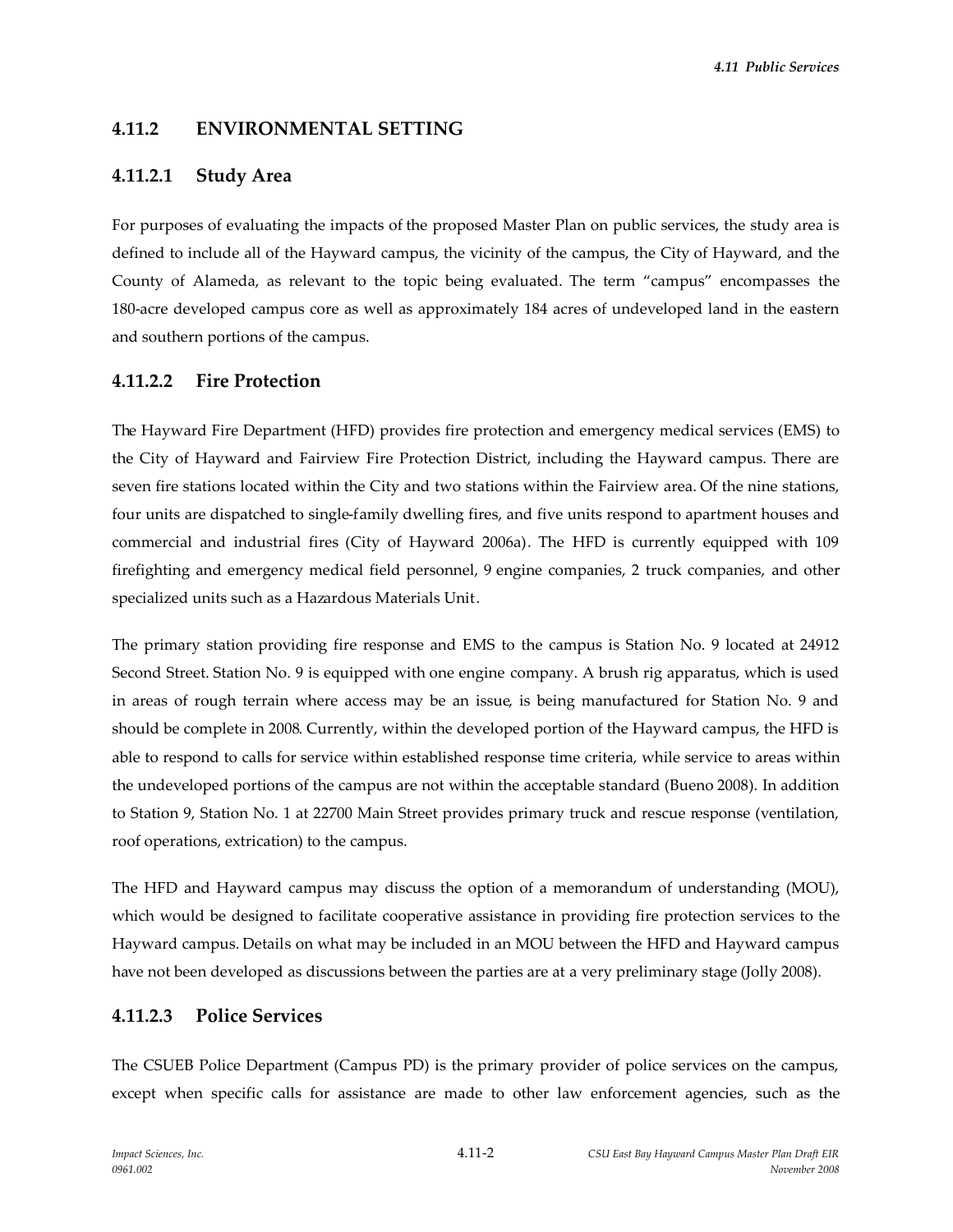Hayward Police Department (Hayward PD). Campus PD also patrols all areas within a 1-mile radius of the campus. In addition to police services, the Campus PD provides parking enforcement and transportation and traffic coordination services on the campus. Campus PD has 12 sworn officers and one station, which is located in Library Basement (Room 1063) on West Loop Road (CSUEB Hayward PD 2008).

The Hayward PD patrol force includes more than 120 officers, sergeants, lieutenants, community service officers, and crime scene technicians. Uniformed officers patrol the Hayward PD service area, which is divided into nine subareas, or "beats," to maintain coverage 24 hours a day, seven days a week, with overlap staffing during the late afternoon and evening hours. The department also includes a K-9 unit, Special Duty Unit, and Special Response Unit (HFD 2008).

Campus PD has an MOU with Hayward PD to provide cooperative assistance within the vicinity of the Hayward campus. Hayward PD and Campus PD have concurrent legal jurisdiction and authority on the campus. Campus PD has primary operational responsibility for all areas of the campus, and Hayward PD has primary operational responsibility for all areas in the City of Hayward. Depending on the nature of emergencies on or adjacent to the campus, Campus PD may request assistance from Hayward PD and vice versa.

## **4.11.2.4 Parks**

## *CSUEB Hayward Recreational Facilities*

Existing recreational facilities on the Hayward campus include: (1) the existing indoor 116,000 gross square foot (gsf) Pioneer Gym, which houses basketball/volleyball courts; (2) an outdoor track/stadium; (3) baseball/softball fields with an adjacent soccer field; (4) a soccer practice field with an adjacent multi-use field; (5) tennis courts; and (6) two outdoor swimming pools. The gym and swimming pools are located towards the northwest corner of the campus on the east side of West Loop Road. The remaining facilities are located on the west side of West Loop Road between Carlos Bee Boulevard and Harder Road.

## *Hayward Area Recreation and Park District*

The Hayward Area Recreation and Park District (HARD) is the primary provider of parks and recreational programs in the project vicinity. The district includes the unincorporated communities of Castro Valley, Ashland, Cherryland, Fairview, and San Lorenzo as well as the City of Hayward. There are over 50 parks and recreation facilities in the Hayward area, comprising approximately 3,700 acres (City of Hayward 2006b). Parks in the vicinity (2-mile radius) of the campus include Sorensdale Park to the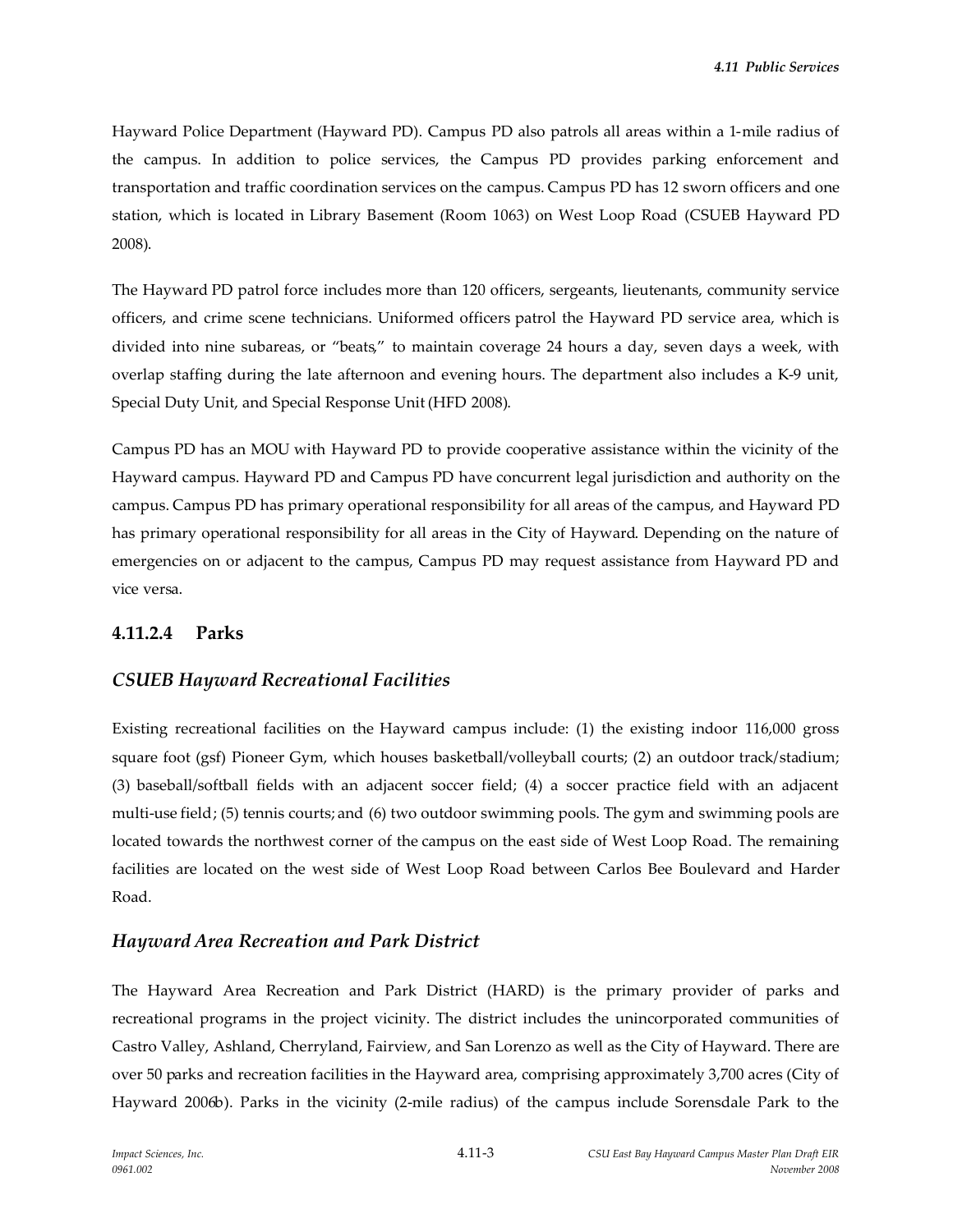southwest, College Heights and Canyon View Parks to the east, Hayward Memorial Park to the northwest, and East Avenue and San Felipe Parks to the north. These parks include four baseball fields, four multi-use fields, two tennis courts, four children's play areas, a basketball court, and other park amenities.

## *East Bay Regional Park District*

The Hayward campus is bounded by Garin Regional Park to the south. The 1,442-acre park, which is managed by the East Bay Regional Park District (EBRPD), includes hiking and horseback riding trails, picnic areas, and a fishing pond. The park is accessed from downtown Hayward by traveling south on Mission Boulevard and east on Garin Avenue.

#### **4.11.2.5 Schools**

The City of Hayward is primarily served by the Hayward Unified School District (HUSD) with the exception of a portion of the Fairway Park neighborhood in southeast Hayward, which is within the New Haven Unified School District. HUSD is composed of 25 elementary schools, five middle schools, three high schools, and additional facilities throughout the City (HUSD 2008). Current district-wide enrollment includes approximately 24,000 students. Schools within a 1-mile radius of the CSUEB Hayward campus include East Avenue Elementary School, Harder Elementary School, Bowman Elementary School, and Hayward High School (HUSD 2008).

## **4.11.3 REGULATORY SETTING**

## **4.11.3.1 Fire Protection**

## *California State Office of the Fire Marshal*

The California State Fire Marshal is responsible for review and approval of all capital construction projects on CSU campuses and other educational institutions, including renovations and new construction. Review is conducted to verify compliance with California Code of Regulations Title 19; Title 24, Part 9, California Fire Code (CFC); and Title 24, Part 2, California Building Code (CBC). Facility construction documents are required to be submitted to the office for approval and granting of final occupancy.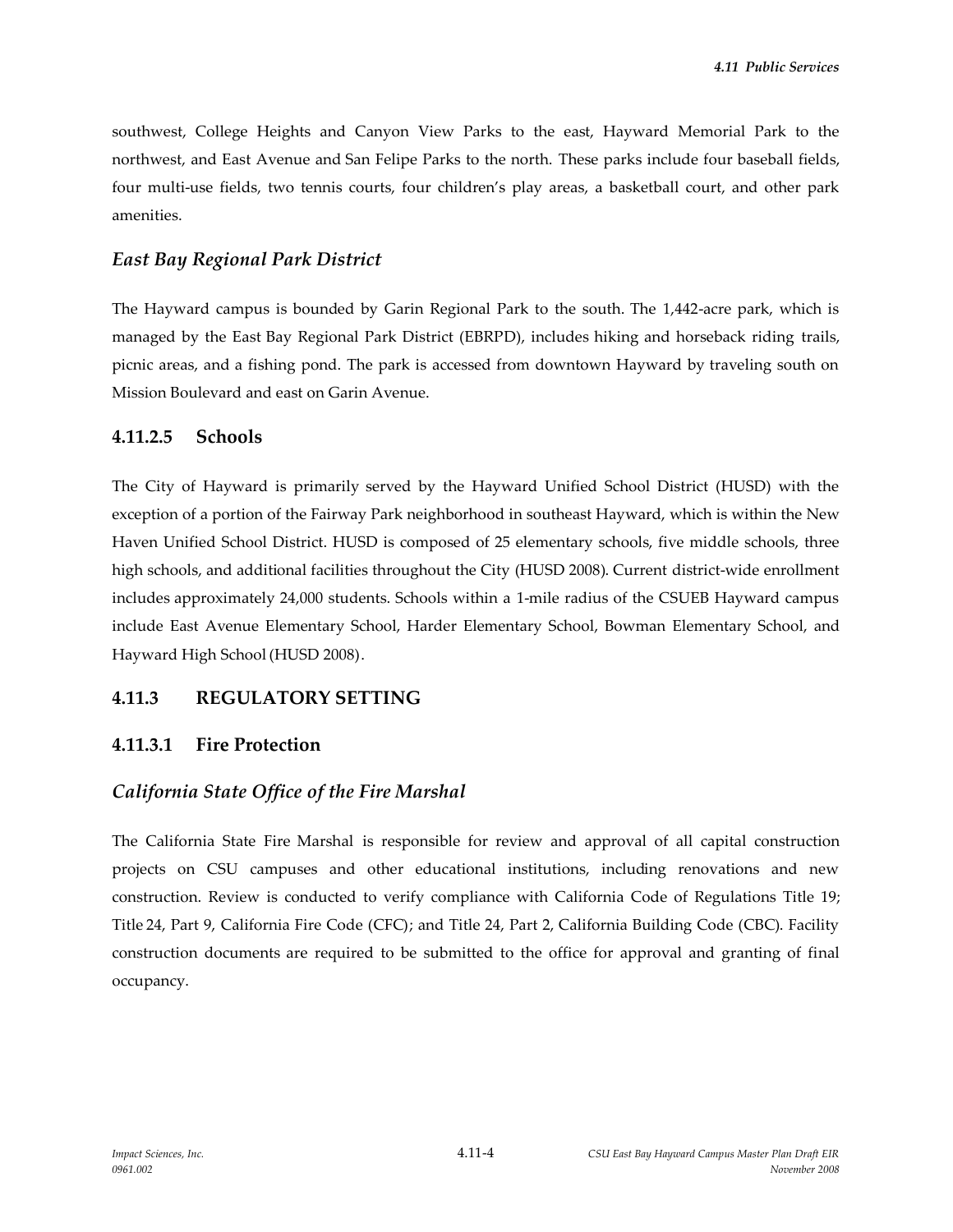## **4.11.4 IMPACTS AND MITIGATION MEASURES**

## **4.11.4.1 Standards of Significance**

In accordance with Appendix G of the *State CEQA Guidelines* and the CSU CEQA Handbook, the impact of campus development under the proposed Master Plan on public services would be considered significant if it would

- result in substantial adverse physical impacts associated with the provision of new or physically altered governmental facilities, need for new or physically altered governmental facilities, the construction of which could cause significant environmental impacts, in order to maintain acceptable service ratios, response times or other performance objectives for
	- fire protection,
	- police protection,
	- parks, and
	- schools.
- increase the use of existing neighborhood and regional parks or other recreational facilities such that substantial physical deterioration of the facility would occur or be accelerated; or
- include recreational facilities or require the construction or expansion of recreational facilities, which might have an adverse physical effect on the environment.

## **4.11.4.2 Methodology**

Implementation ofthe proposed Master Plan and associated population growth would result in increased demand for public services. Impacts to public services are evaluated by comparing existing and projected demands for services and the resulting need, if any, for new, expanded, or modified facilities to provide for the increased demand. Under CEQA, impacts are typically considered to be significant if a project would require new or expanded service facilities that would result in significant environmental impacts.

## **4.11.4.3 Project Impacts and Mitigation Measures**

**MP Impact PUB-1: Campus development under the proposed Master Plan would not require the construction of new or physically altered fire protection facilities, which could cause significant environmental impacts.**

**Level of Significance:** Less than significant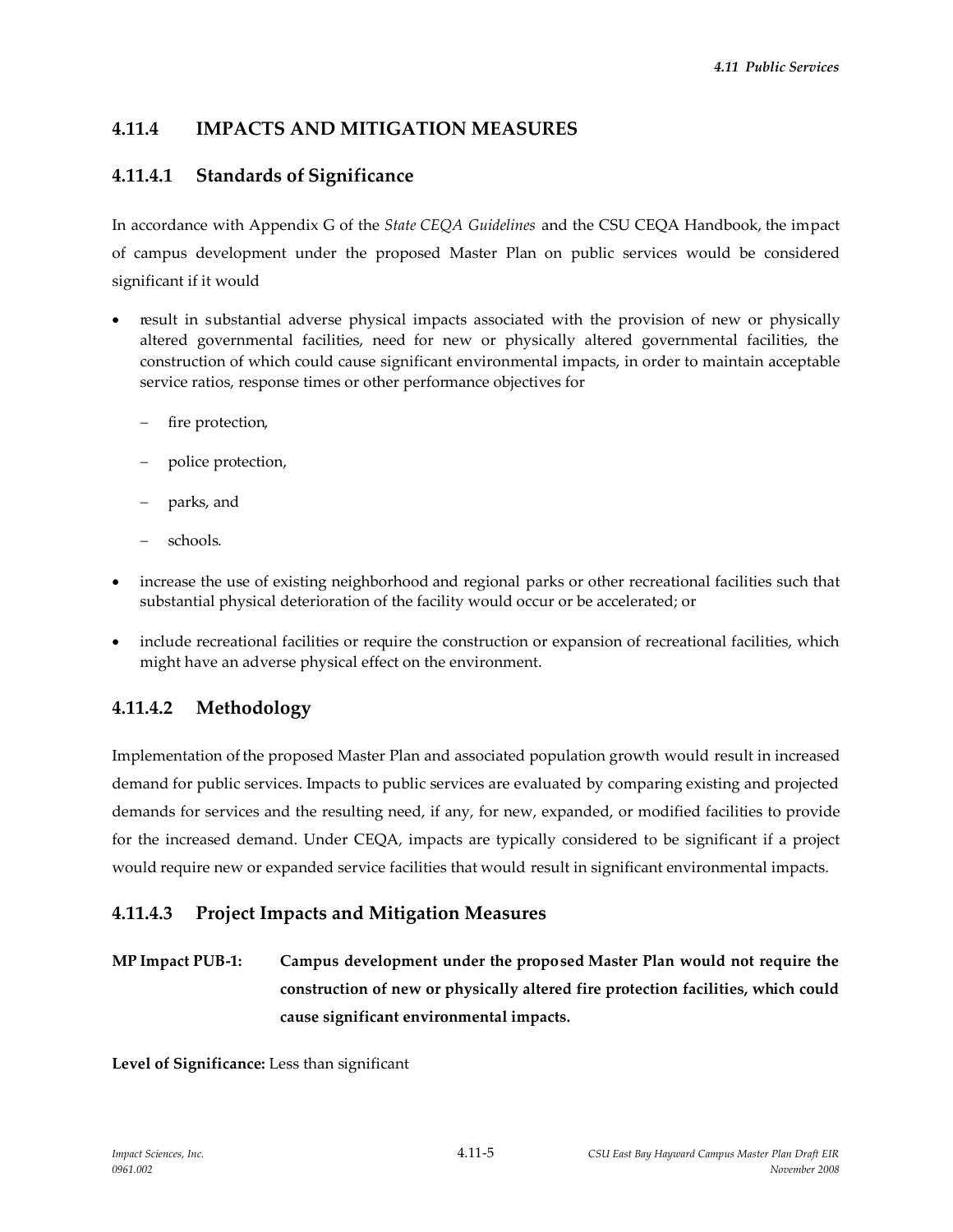The Hayward campus currently receives fire protection and emergency medical services from the City fire department. Implementation of the proposed Master Plan would result in approximately 3,700 new on-campus student residents and may introduce an on-campus residential population of 660 at maximum associated with the provision of faculty and staff housing. Overall, the proposed Master Plan would result in a net increase of about 1.1 million square feet of academic and support space in new buildings. The daily non-residential campus population would also increase to a maximum of 18,000 full-time equivalent students (FTES) and associated increases in faculty and staff. As a result, there would be a net increase in the daily population of the campus of approximately 9,242 FTES, 765 faculty, and 878 staff. In terms of headcount, the corresponding increases would be 12,910 students, 779 faculty, and 894 staff.

The HFD has indicated that direct and indirect impacts to the provision of fire protection services to the campus could occur as the proposed Master Plan is implemented. Specific concerns expressed by HFD in its letter on the NOP issued for this Draft EIR include response times, the density of proposed student housing, mixed-use construction with limited vehicular access within the context of campus topography, the provision of life-safety infrastructure (e.g., sprinkler systems, alarm systems, emergency generators), fire flow specifications, and hazardous materials. Although none of these concerns relate to the CEQA standard of significance, which is whether project implementation would require the construction of a new fire station or expansion of an existing fire station, the Campus has considered these comments in this Draft EIR where relevant. Concerns related to vehicular access to new and existing campus buildings expressed in comments provided are addressed in **Section 4.12**, **Traffic, Circulation, and Parking**. Concerns related to hazardous materials are addressed in **Section 4.6**, **Hazards and Hazardous Materials**. With respect to specific life-safety requirements under the 2007 CBC and CFC that are applicable to the Hayward campus, the Campus would comply with these and other requirements under the 2007 CBC and CFC and impacts related to life-safety requirements would be less than significant.

The HFD requested that information on fire flow specifications is provided by the Campus. The Campus would collaborate with the HFD as each individual project under the proposed Master Plan is designed and built. As and when specific development projects pursuant to the proposed Master Plan are proposed on the campus, the Hayward campus would provide the City of Hayward Fire Department with fire flow calculations, fire hydrant spacing, total square feet of sprinklered and non-sprinklered building space, and other specifications relevant to water supply and fire flow. Each project would comply with 2007 CBC and CFC requirements. Additionally, the California State Fire Marshal would review each project to verify that project design would not impede fire protection services and that the project would comply with all applicable regulations.

With regard to response times, the HFD has indicated that an indirect impact would occur when a multiple-company response to the campus is required or in the event that the primary response unit has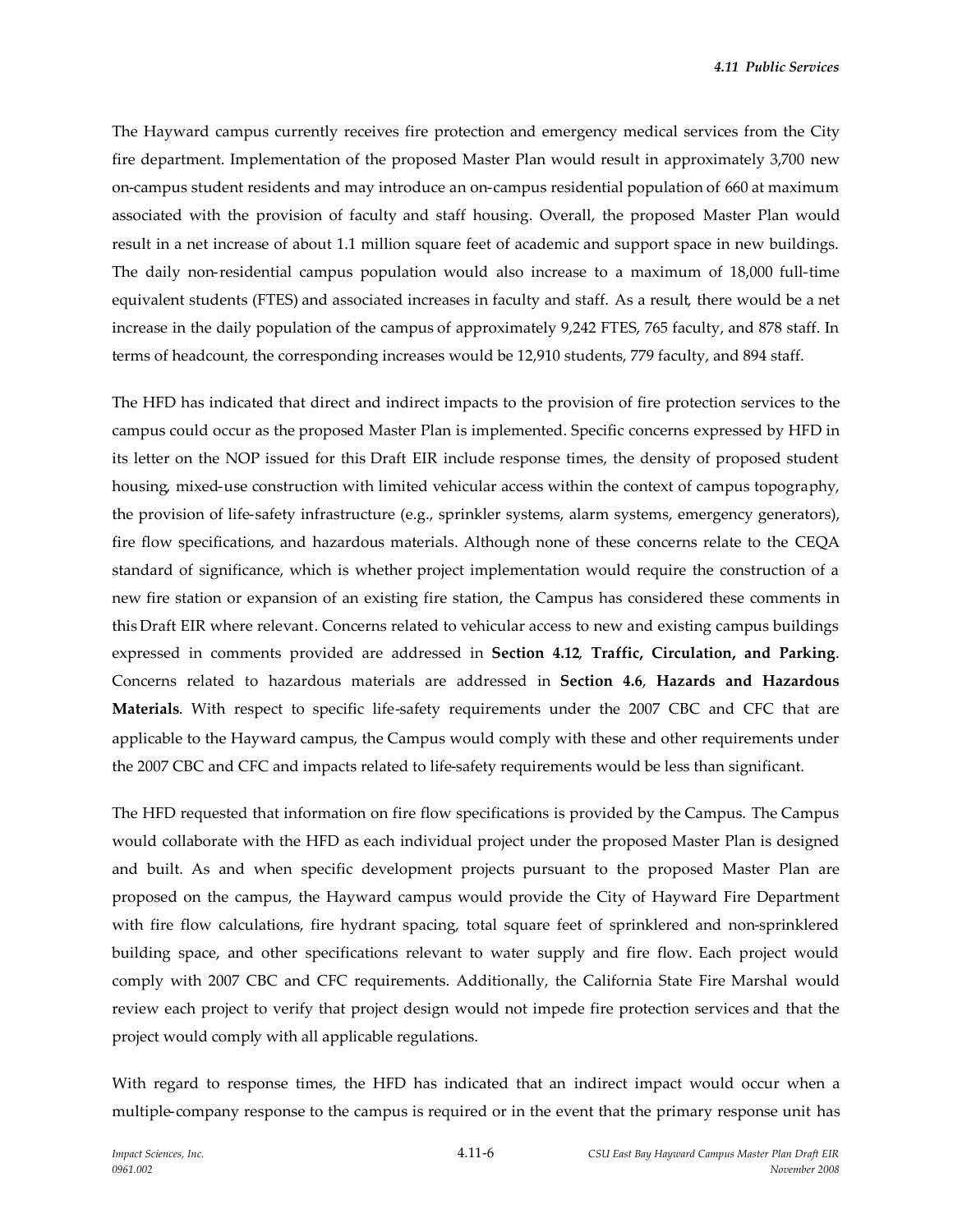already been deployed and the fire department is unable to respond to the campus (Bueno 2008). Under such a scenario, it would be expected that other regional fire departments would be called upon to assist the HFD with response.

Based on a service ratio of one staff person for 1,000 people, the additional daily population, including increases in FTES, faculty, and staff, associated with the proposed Master Plan would result in a need for 11 additional firefighters (Bueno 2008). Given that there are 10 firefighters in each company, this equates to one additional fire company. Additional fire station facilities would be needed to house the staff required to serve the project's population. This would be achieved by adding another bay with an additional engine company, or by constructing an additional fire station. Construction associated with expanding or adding additional fire station facilities within the City of Hayward would be subject to environmental review under CEQA. However, expansion or construction of a fire station would not result in significant environmental impacts due to the limited area that is typically required to build a fire station (between 0.5 and 1 acre) and its urban location. Therefore, the impact related to the provision of fire services to the campus would be less than significant.

**Mitigation Measure:** No mitigation is required.

# **MP Impact PUB-2: The proposed Master Plan would not require the construction of new or physically altered law enforcement facilities, which could cause significant environmental impacts.**

#### **Level of Significance:** Less than significant

Law enforcement services on the Hayward campus are primarily provided by the Campus PD and the Hayward PD provides additional service to the campus under an existing MOU. As noted above, implementation of the proposed Master Plan would result in additional on-campus residential population and a net increase of about 1.1 million square feet of academic and support space in new buildings. The daily non-residential campus population would also increase to a maximum of 18,000 FTES and associated increases in faculty and staff. As a result of this increase in population and building space, implementation of the proposed Master Plan would result in an increase in the demand for law enforcement services from the Campus PD.

As the proposed Master Plan is implemented, the Campus PD would maintain a similar ratio of police officers to campus population and would continue to provide adequate law enforcement services to the campus. The Campus PD and Hayward PD would continue to operate under the existing MOU. This would result in continued collaboration in providing adequate law enforcement services on and around the Hayward campus. The need for new on- or off-campus police facilities is not anticipated at this time.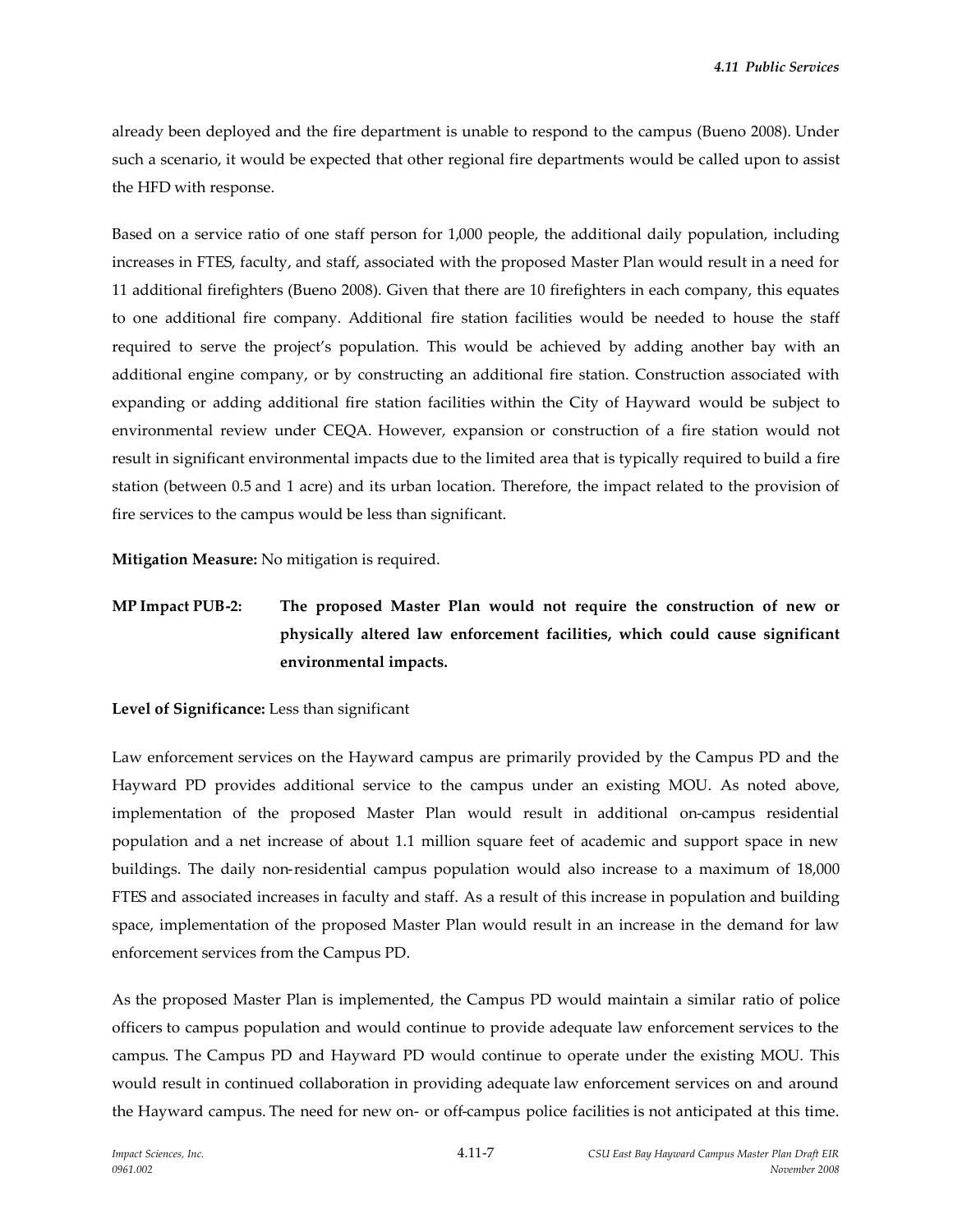However, should new or expanded police facilities be required on campus, the development of such facilities would not result in environmental impacts beyond those evaluated in this Draft EIR for the overall campus development and those impacts would be reduced to a less than significant level by the mitigation measures included in this Draft EIR. Although the need to expand Hayward PD facilities to serve the campus in the future is not anticipated, to the extent an expansion of the Hayward PD facilities is required, environmental review in compliance with CEQA would be conducted by the City. Furthermore, an expansion of police facilities in Hayward would be unlikely to result in significant environmental impacts due to the urban setting of the City. In summary, it is expected that the Campus PD and Hayward PD would be able to provide adequate law enforcement services from existing facilities. However, if an expansion of facilities is required, the expansion is unlikely to result in significant environmental impacts. The impact related to law enforcement would be less than significant.

**Mitigation Measure:** No mitigation is required.

## **MP Impact PUB-3: The proposed Master Plan would not result in impacts to parks or other recreational facilities.**

#### **Level of Significance:** Less than significant

At buildout of the proposed Master Plan, the Hayward campus is intended to accommodate an enrollment of 18,000 FTES. The increased student population would likewise increase the use of campus athletic and recreational facilities. Under the proposed Master Plan, existing recreational and athletic facilities would be maintained. The practice soccer field located south of Parking Lot A would be relocated slightly to the north, the gym complex would remain in its existing location with room to expand the main building and pool area, and informal recreation areas would be provided within the two student housing neighborhoods. A Recreation and Wellness Center will be completed in 2010 and will include a gymnasium, indoor jogging track, two activity rooms, outdoor adventure center, two massage therapy rooms, and other amenities within a 53,000-square-foot building. Modifications to existing recreational facilities as proposed in the proposed Master Plan are analyzed in all the other sections of this Draft EIR, and because of the developed nature of the campus would not result in substantial physical effects on the environment.

Implementation of the proposed Master Plan is not expected to increase the use of neighborhood or regional parks or other recreational facilities in the project area; require the construction or expansion of recreational facilities that might have an adverse effect on the environment; or otherwise adversely affect existing recreational opportunities. Use of off-campus recreational resources by the additional students and potential resident faculty and staff would be nominal because on-campus facilities would adequately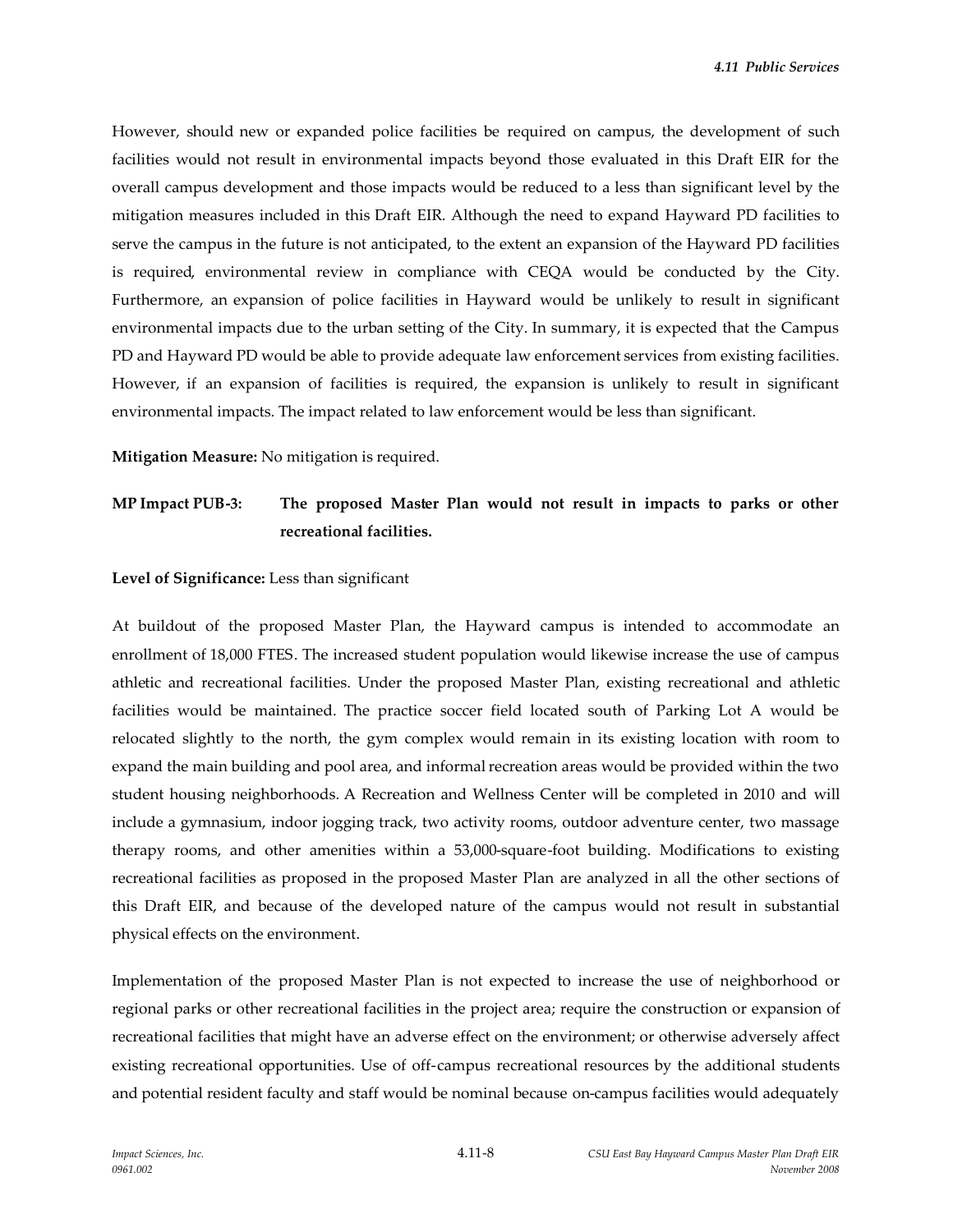support the campus population. Use of off-campus recreational resources by campus-related new population living in the wider Bay Area would also be nominal because the campus-related population would make a very small fraction of the population in each community (see **Section 4.10, Population and Housing**). Therefore, project impacts on recreational resources in the region would be less than significant.

**Mitigation Measure:** No mitigation is required.

## **MP Impact PUB-4: Campus development under the proposed Master Plan would not result in impacts to City of Hayward schools.**

**Level of Significance**: Less than significant

Implementation of the proposed Master Plan would result in an increase in on-campus residential population. In addition, as discussed in **Section 4.10, Population and Housing**, students, faculty and staff would relocate into Hayward, other Alameda County communities, and into rest of the Bay Area in order to attend school or work at the Hayward campus. As a result, the residential population of the affected communities would increase. This residential population would also result in an increase in school-age children that would require school services from the districts in which the relocating households would reside. The estimated increases in school-age children in Hayward due to campus growth under the proposed Master Plan are reported in **Table 4.11-1, School-Age Population Associated with Campus Master Plan,** below.

|                                              | Type of              | <b>Student</b>         | <b>Total Number</b><br>of School-Age |
|----------------------------------------------|----------------------|------------------------|--------------------------------------|
| <b>Estimated Number of Households</b>        | <b>Dwelling Unit</b> | <b>Generation Rate</b> | Children                             |
| 220 employee households living on campus     | Single-family        | 0.49 student per unit  | 108                                  |
| 140 employee households living in<br>Hayward | Single-family        | 0.49 student per unit  | 69                                   |
| 111 employee households living in<br>Hayward | Multi-family         | 0.17 student per unit  | 19                                   |
|                                              |                      | Total                  | 196                                  |

**Table 4.11-1 School-Age Population Associated with Campus Master Plan**

Project implementation would involve the construction of 3,700 student beds and a maximum of 220 faculty and staff housing units on the campus. The planned student housing does not include housing for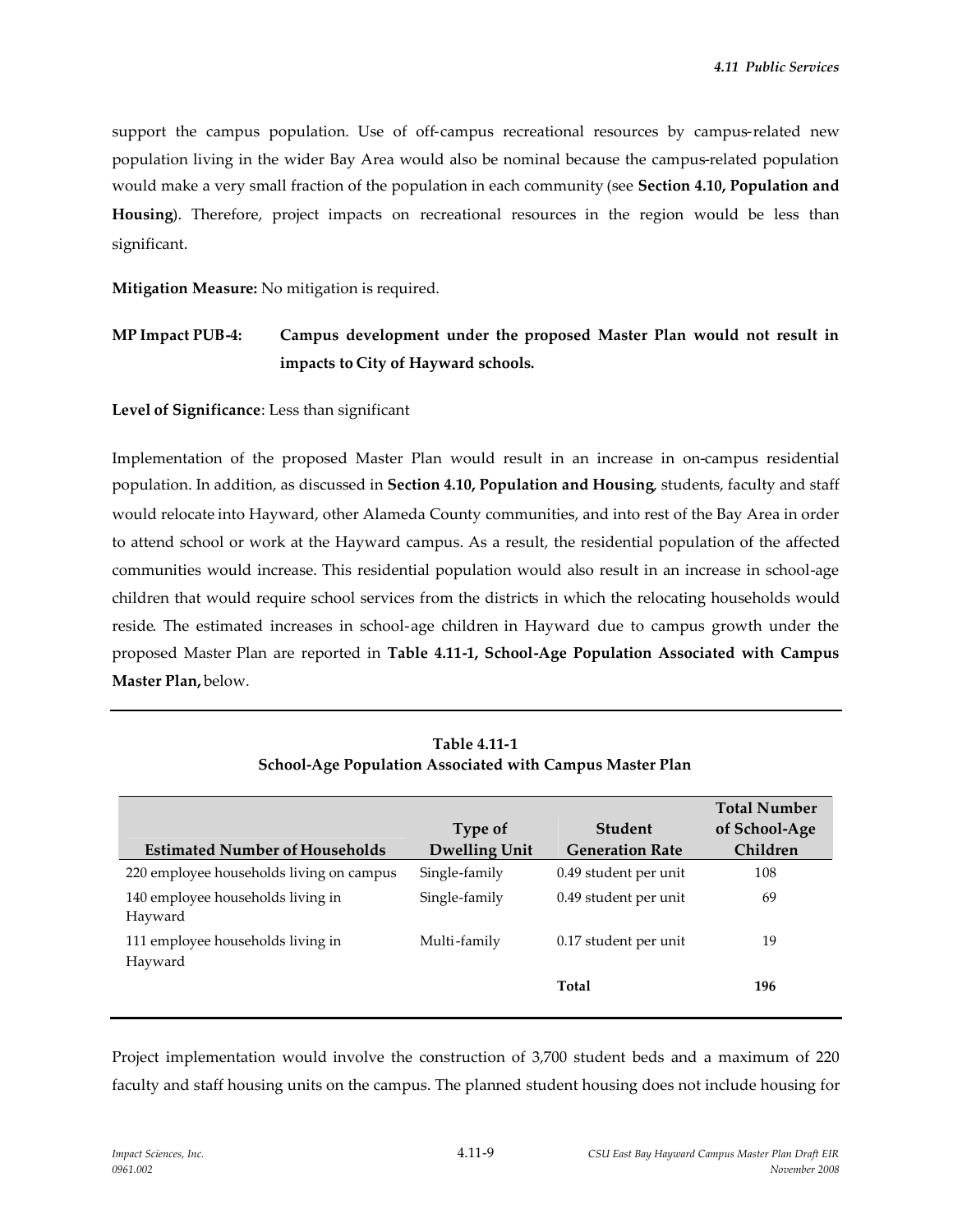student families and therefore would not generate any school-age children. The 220 faculty and staff housing units would however generate school-age children. Conservatively assuming all these units are single-family residences, based on a student yield of 0.49 student per single-family residence, the on-campus housing would generate about 108 school-age children. These children would be expected to use schools near the Hayward campus including East Avenue Elementary School, Cesar Chavez Middle School, and Hayward High School (City of Hayward 2006a).

At buildout of the proposed Master Plan, there would be an additional 779 faculty and 894 staff for a total of 1,673 new employees at the campus. As noted above, 220 of these new employees would reside on campus. The remaining faculty and staff that would be new to the area would live off campus, with an estimated 251 employees living in the City of Hayward, 552 employees living within the rest of Alameda County, and 4381 employees living in other portions of the Bay Area. Based on a student yield of 0.49 school-age child per single-family residence and 0.17 school-age child per multi-family residence, and assuming 56 percent<sup>1</sup> of the employees would live in single-family homes, approximately 88 campus-related school-age children would reside off-campus within the City of Hayward. When combined with the school-age children generated by on-campus housing, the total number of school-age children associated with campus growth under the proposed Master Plan that would affect Hayward area schools would be approximately 196 school-age children. The addition of approximately 196 students to Hayward area schools over a period of about 21 to 22 years (approximately 10 new students per year) is not considered substantial and would not result in the need for new facilities.

As described in **Section 4.10**, the remainder of the new population associated with the campus would reside in other parts of Alameda County and the rest of the Bay Area. No one community within the Bay Area would experience a high influx of population due to the relocation of campus-related households. Therefore, while several school districts would receive new campus-related school-age children, no single school district would experience a large influx of campus-related school-age children. The impacts from campus development under the proposed Master Plan related school-age population would be less than significant.

**Mitigation Measure:** No mitigation is required.

## **4.11.4.4 Cumulative Impacts and Mitigation Measures**

As described in **Section 4.0**, **Environmental Impact Analysis**, the cumulative impact analysis is based upon buildout of the City of Hayward General Plan. Implementation of the proposed Master Plan along

<sup>1</sup> Assumes that 56 percent of employees would reside in single-family homes, based on City of Hayward General Plan (City of Hayward 2006a)